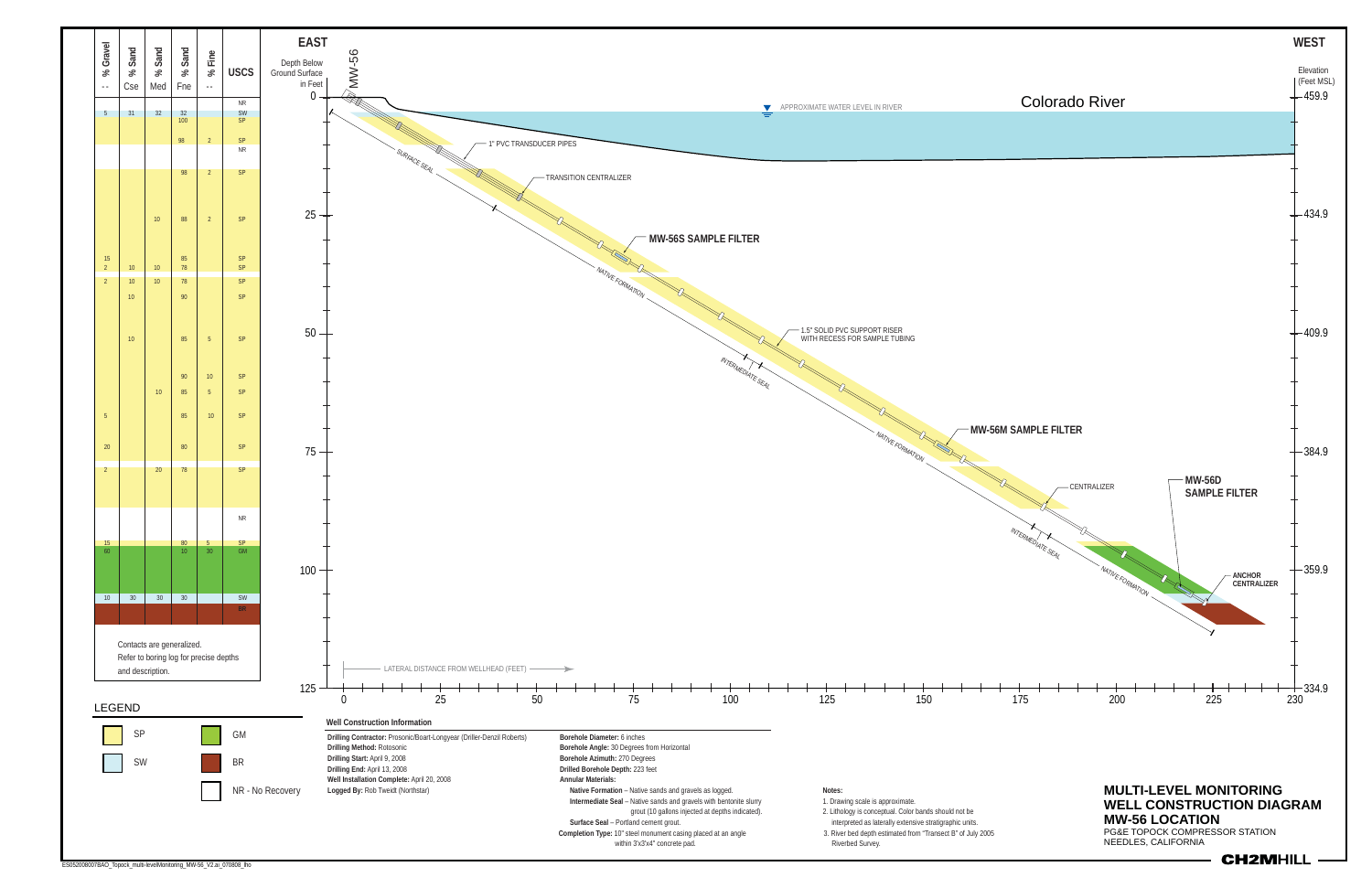| <b>PROJECT NUMBER:</b><br>SHEET 1 of 7<br>354948.FP.07.FW      |               |                    |                          |                  |                                   |             |                                                                                                                                                                                                          |                                                                                                                                                 | <b>BORING NUMBER:</b><br>MW-56 |                                                                                                                                                                                                                                                                                                                                           |
|----------------------------------------------------------------|---------------|--------------------|--------------------------|------------------|-----------------------------------|-------------|----------------------------------------------------------------------------------------------------------------------------------------------------------------------------------------------------------|-------------------------------------------------------------------------------------------------------------------------------------------------|--------------------------------|-------------------------------------------------------------------------------------------------------------------------------------------------------------------------------------------------------------------------------------------------------------------------------------------------------------------------------------------|
|                                                                |               |                    |                          |                  |                                   |             | <b>SOIL BORING LOG</b>                                                                                                                                                                                   |                                                                                                                                                 |                                |                                                                                                                                                                                                                                                                                                                                           |
| <b>PROJECT NAME:</b>                                           |               | Topock AZ Drilling |                          |                  |                                   |             | HOLE DEPTH (ft):                                                                                                                                                                                         | <b>DRILLING CONTRACTOR:</b>                                                                                                                     |                                |                                                                                                                                                                                                                                                                                                                                           |
| <b>SURFACE ELEVATION</b>                                       |               |                    |                          |                  | <b>NORTHING (CCS NAD 83 Z 5):</b> |             | 223.0<br>EASTING (CCS NAD 83 Z 5):                                                                                                                                                                       | Boart-Longyear (Denzil Roberts)<br><b>DATE STARTED:</b>                                                                                         |                                | <b>DATE COMPLETED:</b>                                                                                                                                                                                                                                                                                                                    |
| (NAVD 88):<br><b>DRILLING METHOD:</b>                          | 459.9 ft. MSL |                    |                          | 2,101,569.18     |                                   |             | 7,617,644.91                                                                                                                                                                                             | 4/9/2008<br><b>DRILLING EQUIPMENT:</b>                                                                                                          |                                | 4/13/2008                                                                                                                                                                                                                                                                                                                                 |
| Rotosonic - continuous core<br>LOCATION: Site AB-2 - Alternate |               |                    |                          |                  |                                   |             |                                                                                                                                                                                                          | <b>LOGGED BY:</b>                                                                                                                               |                                | 4" core barrel, 6" casing                                                                                                                                                                                                                                                                                                                 |
|                                                                |               |                    |                          |                  |                                   |             |                                                                                                                                                                                                          |                                                                                                                                                 | C. Kreller                     |                                                                                                                                                                                                                                                                                                                                           |
|                                                                |               |                    | <b>SAMPLE</b>            |                  |                                   |             | SOIL DESCRIPTION                                                                                                                                                                                         |                                                                                                                                                 |                                | <b>COMMENTS</b>                                                                                                                                                                                                                                                                                                                           |
| <b>DEPTH</b><br>DRILLED<br>(feet)                              | INTERVAL      | RECOVERY<br>(ft)   | <b>ISOFLOW</b><br>SAMPLE | SAMPLE<br>SAMPLE | <b>USCS</b><br><b>CODE</b>        | No recovery | SOIL NAME, USCS SYMBOL, COLOR,<br>PERCENT COMPOSITION, GRADING, GRAIN SHAPE, MINERALOGY,<br>DENSITY/CONSISTENCY, STRUCTURE, MOISTURE.                                                                    | DRILLING OBSERVATIONS AND<br>OPERATIONS,<br>DAILY START AND END TIMES,<br><b>DRILL RATE,</b><br>REFUSALS, SAMPLING AND<br><b>TESTING NOTES.</b> |                                |                                                                                                                                                                                                                                                                                                                                           |
| 5                                                              |               | 4                  |                          |                  | <b>NR</b><br><b>SW</b>            |             | WELL GRADED SAND (SW)- Dk yellowish brn (10YR 3/6), 5%<br>subrnd-subang fn gravel, 95% subang-subrnd sand<br>POORLY GRADED SAND (SP) - Yellowish brn (10YR 5/6), 100% fn sand,<br>loose, slightly moist. |                                                                                                                                                 |                                | Soil descriptions based on<br>observation of continuous<br>Rotosonic core. See list of<br>abbreviations at end of log.<br>Boring drilled at azimuth 270<br>and dip of 30 degrees from<br>horizontal.<br>All depths expressed as length<br>drilled and must be corrected<br>for angle to derive elevation.<br>Multi-level angle well MW-56 |
| 10<br>15                                                       |               | 10                 |                          | 'CS              |                                   |             | - SP AS ABOVE: dk yellowish brn, iron oxide staining present,<br>trace organic material<br>- SP AS ABOVE: very dk greyish brn, 98% fn sand, 2% silt, wet.                                                |                                                                                                                                                 |                                | was installed in this boring.<br>Collect soil sample<br>MW56-CS-9-10                                                                                                                                                                                                                                                                      |
| 20                                                             |               |                    |                          |                  | SP                                |             | - Very limited recovery from 20' - 30'; saturated fn sand as above,                                                                                                                                      |                                                                                                                                                 |                                | Collect soil sample<br>MW56-CS-19-20<br>Drill rate from 20' to $40' = 1.1$<br>ft/min                                                                                                                                                                                                                                                      |
| 25<br>30                                                       |               | $\Omega$           |                          |                  |                                   |             |                                                                                                                                                                                                          |                                                                                                                                                 |                                |                                                                                                                                                                                                                                                                                                                                           |
| 35                                                             |               |                    |                          |                  |                                   |             |                                                                                                                                                                                                          |                                                                                                                                                 |                                | <b>CH2MHILL</b>                                                                                                                                                                                                                                                                                                                           |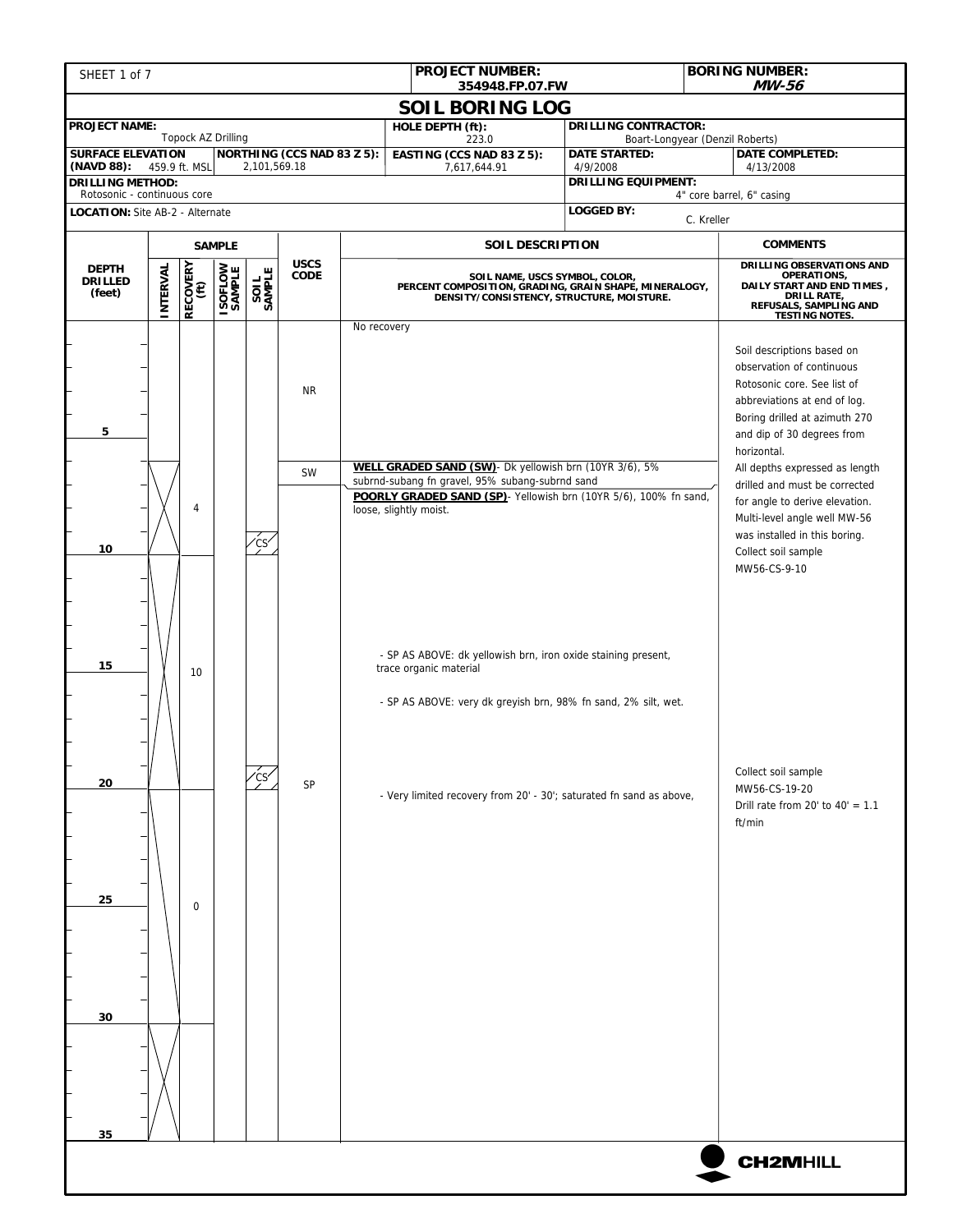| SHEET 2 of 7                                                   |                 |                  |                          |                                 |                                   | <b>PROJECT NUMBER:</b>                                                                                      | <b>BORING NUMBER:</b><br>354948.FP.07.FW                                                                                              |                                                                             |  |  |
|----------------------------------------------------------------|-----------------|------------------|--------------------------|---------------------------------|-----------------------------------|-------------------------------------------------------------------------------------------------------------|---------------------------------------------------------------------------------------------------------------------------------------|-----------------------------------------------------------------------------|--|--|
|                                                                |                 |                  |                          |                                 |                                   | <b>SOIL BORING LOG</b>                                                                                      |                                                                                                                                       | MW-56                                                                       |  |  |
| <b>PROJECT NAME:</b>                                           |                 |                  | Topock AZ Drilling       |                                 |                                   | HOLE DEPTH (ft):<br>223.0                                                                                   | <b>DRILLING CONTRACTOR:</b>                                                                                                           | Boart-Longyear (Denzil Roberts)                                             |  |  |
| <b>SURFACE ELEVATION</b>                                       |                 |                  |                          | 2,101,569.18                    | <b>NORTHING (CCS NAD 83 Z 5):</b> | EASTING (CCS NAD 83 Z 5):                                                                                   | <b>DATE STARTED:</b><br>4/9/2008                                                                                                      | DATE COMPLETED:                                                             |  |  |
| (NAVD 88): 459.9 ft. MSL<br><b>DRILLING METHOD:</b>            |                 |                  |                          |                                 |                                   | 7,617,644.91                                                                                                | <b>DRILLING EQUIPMENT:</b>                                                                                                            | 4/13/2008                                                                   |  |  |
| Rotosonic - continuous core<br>LOCATION: Site AB-2 - Alternate |                 |                  |                          |                                 |                                   |                                                                                                             | <b>LOGGED BY:</b>                                                                                                                     | 4" core barrel, 6" casing                                                   |  |  |
|                                                                |                 |                  |                          |                                 |                                   |                                                                                                             |                                                                                                                                       | C. Kreller                                                                  |  |  |
|                                                                |                 | <b>SAMPLE</b>    |                          |                                 | <b>USCS</b>                       | SOIL DESCRIPTION                                                                                            |                                                                                                                                       | <b>COMMENTS</b><br>DRILLING OBSERVATIONS AND                                |  |  |
| <b>DEPTH BGS</b><br>(feet)                                     | <b>INTERVAL</b> | RECOVERY<br>(ft) | <b>ISOFLOW</b><br>SAMPLE | SAMPLE                          | CODE                              |                                                                                                             | SOIL NAME, USCS SYMBOL, COLOR,<br>PERCENT COMPOSITION, GRADING, GRAIN SHAPE, MINERALOGY,<br>DENSITY/CONSISTENCY, STRUCTURE, MOISTURE. |                                                                             |  |  |
| 40                                                             |                 | 20               |                          |                                 | SP                                | POORLY GRADED SAND (SP) - Yellowish brn (10YR 5/6), 100% fn sand,<br>loose, slightly moist.                 |                                                                                                                                       | <b>TESTING NOTES.</b>                                                       |  |  |
| 45                                                             |                 |                  | GGW-01                   |                                 |                                   |                                                                                                             |                                                                                                                                       | Isoflow sample #1: 43-53' bgs<br>Sample ID: MW56-GGW-01                     |  |  |
| 50                                                             |                 |                  | <b>MW56-</b>             | $\overline{c}$ s $\overline{c}$ |                                   | - SP AS ABOVE: yellowish brn (10YR 5/4), increase in med sand<br>[10%med sand, 88% fn sand, 2% silt]        |                                                                                                                                       | Collect soil sample<br>MW56-CS-49-50                                        |  |  |
| 55                                                             |                 | 10               |                          |                                 |                                   |                                                                                                             |                                                                                                                                       |                                                                             |  |  |
| 60                                                             |                 |                  |                          | ćs                              | SP                                | - SP AS ABOVE: dk yellowish brn (10YR 4/4), wet.                                                            |                                                                                                                                       | Collect soil sample<br>MW56-CS-59-60                                        |  |  |
| 65                                                             |                 | 13               | GW-02                    |                                 |                                   | - POORLY GRADED SAND with GRAVEL (SP): yellowish brown<br>(10YR5/4), 15% subrnd-rnd gravel, 85% fn-cse sand |                                                                                                                                       | Isoflow #2: 63-73' bgs<br>Water used: 170 gallons<br>Sample ID: MW56-GGW-02 |  |  |
|                                                                |                 |                  |                          | ʻcs′                            |                                   |                                                                                                             |                                                                                                                                       | Collect soil sample<br>MW56-CS-69-70                                        |  |  |
| 70                                                             |                 |                  |                          |                                 |                                   |                                                                                                             |                                                                                                                                       | <b>CH2MHILL</b>                                                             |  |  |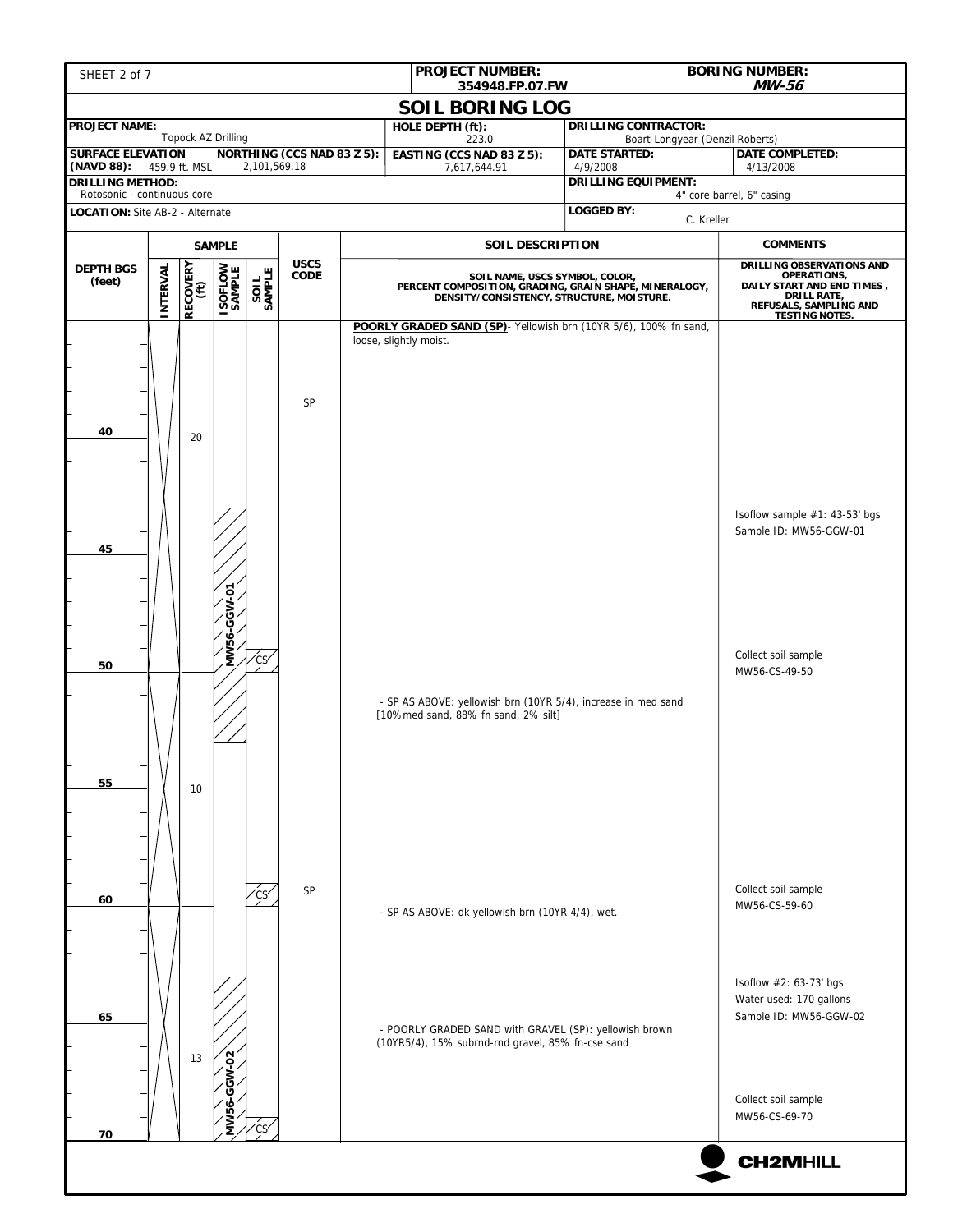| SHEET 3 of 7                                        |                        |                  |                          |              |                            |  | <b>PROJECT NUMBER:</b>                                                                                                                                                                                                                                                                                                                                                            | <b>BORING NUMBER:</b><br>MW-56<br>354948.FP.07.FW                                                                                     |                                        |                                                           |                                                                                                                                                 |  |
|-----------------------------------------------------|------------------------|------------------|--------------------------|--------------|----------------------------|--|-----------------------------------------------------------------------------------------------------------------------------------------------------------------------------------------------------------------------------------------------------------------------------------------------------------------------------------------------------------------------------------|---------------------------------------------------------------------------------------------------------------------------------------|----------------------------------------|-----------------------------------------------------------|-------------------------------------------------------------------------------------------------------------------------------------------------|--|
|                                                     | <b>SOIL BORING LOG</b> |                  |                          |              |                            |  |                                                                                                                                                                                                                                                                                                                                                                                   |                                                                                                                                       |                                        |                                                           |                                                                                                                                                 |  |
| <b>PROJECT NAME:</b>                                |                        |                  | Topock AZ Drilling       |              |                            |  | HOLE DEPTH (ft):                                                                                                                                                                                                                                                                                                                                                                  |                                                                                                                                       | <b>DRILLING CONTRACTOR:</b>            |                                                           |                                                                                                                                                 |  |
| <b>SURFACE ELEVATION</b>                            |                        |                  |                          |              | NORTHING (CCS NAD 83 Z 5): |  | 223.0<br>EASTING (CCS NAD 83 Z 5):                                                                                                                                                                                                                                                                                                                                                |                                                                                                                                       | <b>DATE STARTED:</b>                   | Boart-Longyear (Denzil Roberts)<br><b>DATE COMPLETED:</b> |                                                                                                                                                 |  |
| (NAVD 88): 459.9 ft. MSL<br><b>DRILLING METHOD:</b> |                        |                  |                          | 2,101,569.18 |                            |  | 7,617,644.91                                                                                                                                                                                                                                                                                                                                                                      |                                                                                                                                       | 4/9/2008<br><b>DRILLING EQUIPMENT:</b> |                                                           | 4/13/2008                                                                                                                                       |  |
| Rotosonic - continuous core                         |                        |                  |                          |              |                            |  |                                                                                                                                                                                                                                                                                                                                                                                   |                                                                                                                                       | <b>LOGGED BY:</b>                      | 4" core barrel, 6" casing                                 |                                                                                                                                                 |  |
| LOCATION: Site AB-2 - Alternate                     |                        |                  |                          |              |                            |  |                                                                                                                                                                                                                                                                                                                                                                                   |                                                                                                                                       |                                        | C. Kreller                                                |                                                                                                                                                 |  |
|                                                     |                        |                  | <b>SAMPLE</b>            |              |                            |  | SOIL DESCRIPTION                                                                                                                                                                                                                                                                                                                                                                  |                                                                                                                                       |                                        |                                                           | <b>COMMENTS</b>                                                                                                                                 |  |
| <b>DEPTH BGS</b><br>(feet)                          | <b>INTERVAL</b>        | RECOVERY<br>(ft) | <b>ISOFLOW</b><br>SAMPLE | SAMPLE       | <b>USCS</b><br>CODE        |  |                                                                                                                                                                                                                                                                                                                                                                                   | SOIL NAME, USCS SYMBOL, COLOR,<br>PERCENT COMPOSITION, GRADING, GRAIN SHAPE, MINERALOGY,<br>DENSITY/CONSISTENCY, STRUCTURE, MOISTURE. |                                        |                                                           | DRILLING OBSERVATIONS AND<br>OPERATIONS,<br>DAILY START AND END TIMES,<br><b>DRILL RATE,</b><br>REFUSALS, SAMPLING AND<br><b>TESTING NOTES.</b> |  |
| 75                                                  |                        | $\mathbf 0$<br>5 |                          |              |                            |  | POORLY GRADED SAND (SP) - Yellowish brn (10YR 5/6), 100% fn sand,<br>loose, slightly moist.<br>- (at 70'bgs) SP AS ABOVE: 2% subrnd gravel, 98% subrnd sand<br>[10% cse sand, 10% med sand, 78% fn sand], no fines, very<br>moist. Iron oxide staining present.                                                                                                                   |                                                                                                                                       |                                        |                                                           |                                                                                                                                                 |  |
| 80                                                  |                        |                  |                          | 'cs          |                            |  | - SP AS ABOVE: greyish brn (10YR 5/2)<br>- POORLY GRADED SAND with GRAVEL (SP): dk greysih brn<br>(10YR 4/2), composition change to 15% subrnd-rnd fn-cse gravel<br>and 85% fn-cse sand, significant organic (wood) material present.<br>- SP AS ABOVE: gravel content decreases, predominantly fn-cse<br>sand with trace subrnd-rnd fn-cse gravel (up to 2.5 cm), very<br>moist. |                                                                                                                                       |                                        |                                                           | Collect soil sample<br>MW56-CS-79-80                                                                                                            |  |
| 85                                                  |                        | 10               | -GGW-03                  |              |                            |  |                                                                                                                                                                                                                                                                                                                                                                                   |                                                                                                                                       |                                        |                                                           | Isoflow #3: 83-93' bgs<br>Water used: 150 gallons<br>Sample ID: MW56-GGW-03<br>Drill rate = $1.1$ ft/min<br>Collect MW56-WOOD-86                |  |
| 90                                                  |                        |                  | ف<br>š                   | ′çs          | SP                         |  |                                                                                                                                                                                                                                                                                                                                                                                   |                                                                                                                                       |                                        |                                                           | Collect soil sample<br>MW56-CS-89-90                                                                                                            |  |
| 95                                                  |                        | 10               |                          |              |                            |  |                                                                                                                                                                                                                                                                                                                                                                                   |                                                                                                                                       |                                        |                                                           |                                                                                                                                                 |  |
| 100<br>105                                          |                        |                  |                          | ʻcsʻ         |                            |  | - SP AS ABOVE: Composition change to 85% fn sand, 10% cse<br>sand, 5% fines.<br>- SP AS ABOVE: dk grey (10YR 4/1) med sand layer                                                                                                                                                                                                                                                  |                                                                                                                                       |                                        |                                                           | Collect soil sample<br>MW56-CS-99-100<br>Isoflow #4: 103-113' bgs<br>Water used: 150 gallons<br>Sample ID: MW56-GGW-04                          |  |
|                                                     |                        |                  |                          |              |                            |  |                                                                                                                                                                                                                                                                                                                                                                                   |                                                                                                                                       |                                        |                                                           | <b>CH2MHILL</b>                                                                                                                                 |  |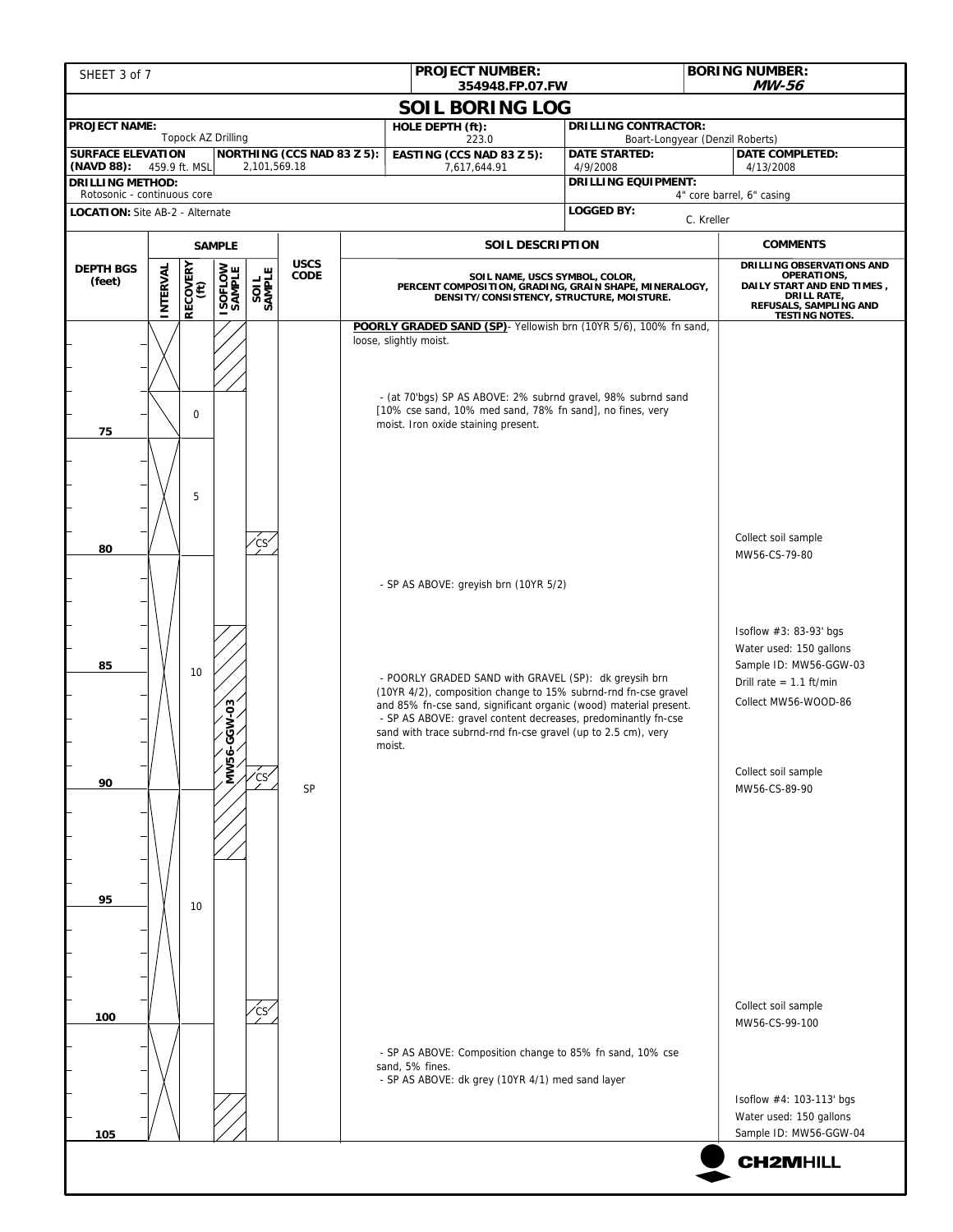| <b>PROJECT NUMBER:</b><br>SHEET 4 of 7<br>354948.FP.07.FW      |                                                                                       |               |                          |                 |                            |  |                                                                                   |                                                                             |                                                                   |                                                                                                                                                 | <b>BORING NUMBER:</b><br>MW-56                                                |  |
|----------------------------------------------------------------|---------------------------------------------------------------------------------------|---------------|--------------------------|-----------------|----------------------------|--|-----------------------------------------------------------------------------------|-----------------------------------------------------------------------------|-------------------------------------------------------------------|-------------------------------------------------------------------------------------------------------------------------------------------------|-------------------------------------------------------------------------------|--|
|                                                                | <b>SOIL BORING LOG</b>                                                                |               |                          |                 |                            |  |                                                                                   |                                                                             |                                                                   |                                                                                                                                                 |                                                                               |  |
| <b>PROJECT NAME:</b>                                           | Topock AZ Drilling                                                                    |               |                          |                 |                            |  | HOLE DEPTH (ft):<br>223.0                                                         |                                                                             | <b>DRILLING CONTRACTOR:</b>                                       | Boart-Longyear (Denzil Roberts)                                                                                                                 |                                                                               |  |
| <b>SURFACE ELEVATION</b>                                       |                                                                                       |               |                          |                 | NORTHING (CCS NAD 83 Z 5): |  | EASTING (CCS NAD 83 Z 5):                                                         |                                                                             | <b>DATE STARTED:</b>                                              |                                                                                                                                                 | <b>DATE COMPLETED:</b>                                                        |  |
| (NAVD 88):<br><b>DRILLING METHOD:</b>                          | 459.9 ft. MSL                                                                         |               |                          | 2,101,569.18    |                            |  | 7,617,644.91                                                                      |                                                                             | 4/9/2008<br><b>DRILLING EQUIPMENT:</b>                            |                                                                                                                                                 | 4/13/2008                                                                     |  |
| Rotosonic - continuous core<br>LOCATION: Site AB-2 - Alternate |                                                                                       |               |                          |                 |                            |  |                                                                                   |                                                                             | <b>LOGGED BY:</b>                                                 |                                                                                                                                                 | 4" core barrel, 6" casing                                                     |  |
|                                                                |                                                                                       |               |                          |                 |                            |  |                                                                                   |                                                                             |                                                                   | C. Kreller                                                                                                                                      |                                                                               |  |
|                                                                |                                                                                       | <b>SAMPLE</b> |                          |                 | <b>USCS</b>                |  |                                                                                   | SOIL DESCRIPTION                                                            |                                                                   |                                                                                                                                                 | <b>COMMENTS</b>                                                               |  |
| <b>DEPTH BGS</b><br>(feet)                                     | $\left \begin{array}{c} \text{RECOVERY} \ \text{(ft)} \end{array}\right $<br>INTERVAL |               | <b>ISOFLOW</b><br>SAMPLE | SAMPLE          | <b>CODE</b>                |  | PERCENT COMPOSITION, GRADING, GRAIN SHAPE, MINERALOGY,                            | SOIL NAME, USCS SYMBOL, COLOR,<br>DENSITY/CONSISTENCY, STRUCTURE, MOISTURE. |                                                                   | DRILLING OBSERVATIONS AND<br>OPERATIONS,<br>DAILY START AND END TIMES,<br><b>DRILL RATE,</b><br>REFUSALS, SAMPLING AND<br><b>TESTING NOTES.</b> |                                                                               |  |
| 110                                                            |                                                                                       | 10            | MW56-GGW-04              | ∕cs∕            |                            |  | loose, slightly moist.<br>- SP AS ABOVE: dk grey (10YR 4/1), 98% fn sand, 2% silt |                                                                             | POORLY GRADED SAND (SP) - Yellowish brn (10YR 5/6), 100% fn sand, |                                                                                                                                                 | Collect soil sample<br>MW56-CS-109-110                                        |  |
| 115                                                            |                                                                                       | 10            |                          |                 |                            |  | - SP AS ABOVE: very dk greyish brn (10YR 3/2), 90% fn sand,<br>10% fines.         |                                                                             |                                                                   |                                                                                                                                                 |                                                                               |  |
| 120                                                            |                                                                                       |               |                          |                 |                            |  |                                                                                   |                                                                             |                                                                   |                                                                                                                                                 | Collect soil sample<br>MW56-CS-119-120                                        |  |
|                                                                |                                                                                       |               |                          |                 |                            |  | (10YR 4/1) mottling throughout, wet.                                              |                                                                             | - SP AS ABOVE: very dk greyish brn (10YR 3/2), with very dk grey  |                                                                                                                                                 |                                                                               |  |
| 125                                                            |                                                                                       | 10            | ဒို<br>Š                 |                 | <b>SP</b>                  |  | 85% fn sand, 10% med sand, 5% fines, very moist.                                  |                                                                             | - SP AS ABOVE: less fines, presence of organic (wood) material,   |                                                                                                                                                 | Isoflow #5: 123-133' bgs<br>Water used: 150 gallons<br>Sample ID: MW56-GGW-05 |  |
| 130                                                            |                                                                                       |               | <b>MW56</b>              | Ćs <sup>,</sup> |                            |  | - SP AS ABOVE: greysih brn (10YR 5/2)                                             |                                                                             |                                                                   |                                                                                                                                                 | Collect soil sample<br>MW56-CS-129-130                                        |  |
| 135                                                            |                                                                                       | 10            |                          |                 |                            |  | to 5 cm), 85% fn sand, 10% fines, organic (wood) material<br>present, wet.        |                                                                             | - SP AS ABOVE: dk greyish brn (10YR 4/2), 5% subrnd gravel (up    |                                                                                                                                                 | Collect soil sample                                                           |  |
| 140                                                            |                                                                                       |               |                          | $\zeta$ cs      |                            |  |                                                                                   |                                                                             |                                                                   |                                                                                                                                                 | MW56-CS-139-140                                                               |  |
|                                                                |                                                                                       |               |                          |                 |                            |  |                                                                                   |                                                                             |                                                                   |                                                                                                                                                 | <b>CH2MHILL</b>                                                               |  |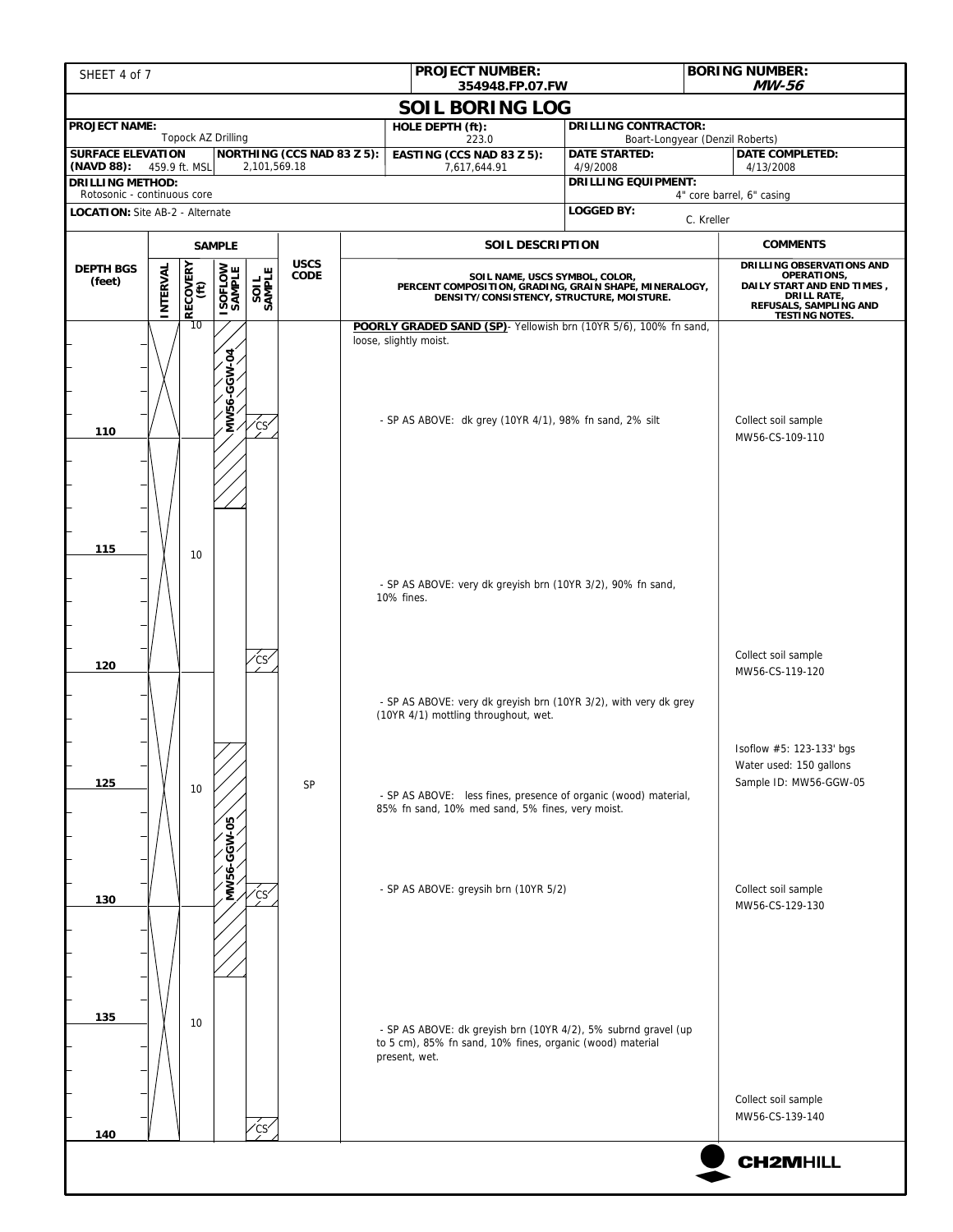| SHEET 5 of 7                                                   |          |                  |                          |                  |                            |             | <b>PROJECT NUMBER:</b><br>354948.FP.07.FW                                                                                                                                                                                                                                                 |                  |                                                                                                                                                                                                                                                                                                                               |                                                           | <b>BORING NUMBER:</b><br><b>MW-56</b>                                                                                                                                                                                                                         |  |
|----------------------------------------------------------------|----------|------------------|--------------------------|------------------|----------------------------|-------------|-------------------------------------------------------------------------------------------------------------------------------------------------------------------------------------------------------------------------------------------------------------------------------------------|------------------|-------------------------------------------------------------------------------------------------------------------------------------------------------------------------------------------------------------------------------------------------------------------------------------------------------------------------------|-----------------------------------------------------------|---------------------------------------------------------------------------------------------------------------------------------------------------------------------------------------------------------------------------------------------------------------|--|
|                                                                |          |                  |                          |                  |                            |             | <b>SOIL BORING LOG</b>                                                                                                                                                                                                                                                                    |                  |                                                                                                                                                                                                                                                                                                                               |                                                           |                                                                                                                                                                                                                                                               |  |
| <b>PROJECT NAME:</b>                                           |          |                  | Topock AZ Drilling       |                  |                            |             | HOLE DEPTH (ft):                                                                                                                                                                                                                                                                          |                  | <b>DRILLING CONTRACTOR:</b>                                                                                                                                                                                                                                                                                                   |                                                           |                                                                                                                                                                                                                                                               |  |
| <b>SURFACE ELEVATION</b>                                       |          |                  |                          |                  | NORTHING (CCS NAD 83 Z 5): |             | 223.0<br>EASTING (CCS NAD 83 Z 5):                                                                                                                                                                                                                                                        |                  | <b>DATE STARTED:</b>                                                                                                                                                                                                                                                                                                          | Boart-Longyear (Denzil Roberts)<br><b>DATE COMPLETED:</b> |                                                                                                                                                                                                                                                               |  |
| (NAVD 88): 459.9 ft. MSL<br><b>DRILLING METHOD:</b>            |          |                  |                          | 2,101,569.18     |                            |             | 7,617,644.91                                                                                                                                                                                                                                                                              |                  | 4/9/2008<br><b>DRILLING EQUIPMENT:</b>                                                                                                                                                                                                                                                                                        |                                                           | 4/13/2008                                                                                                                                                                                                                                                     |  |
| Rotosonic - continuous core<br>LOCATION: Site AB-2 - Alternate |          |                  |                          |                  |                            |             |                                                                                                                                                                                                                                                                                           |                  | <b>LOGGED BY:</b>                                                                                                                                                                                                                                                                                                             |                                                           | 4" core barrel, 6" casing                                                                                                                                                                                                                                     |  |
|                                                                |          |                  |                          |                  |                            |             |                                                                                                                                                                                                                                                                                           |                  |                                                                                                                                                                                                                                                                                                                               | C. Kreller                                                |                                                                                                                                                                                                                                                               |  |
|                                                                |          |                  | <b>SAMPLE</b>            |                  | <b>USCS</b>                |             |                                                                                                                                                                                                                                                                                           | SOIL DESCRIPTION |                                                                                                                                                                                                                                                                                                                               |                                                           | <b>COMMENTS</b><br>DRILLING OBSERVATIONS AND                                                                                                                                                                                                                  |  |
| <b>DEPTH BGS</b><br>(feet)                                     | INTERVAL | RECOVERY<br>(ft) | <b>ISOFLOW</b><br>SAMPLE | SAMPLE<br>SAMPLE | <b>CODE</b>                |             |                                                                                                                                                                                                                                                                                           |                  | SOIL NAME, USCS SYMBOL, COLOR,<br>PERCENT COMPOSITION, GRADING, GRAIN SHAPE, MINERALOGY,<br>DENSITY/CONSISTENCY, STRUCTURE, MOISTURE.                                                                                                                                                                                         |                                                           | OPERATIONS,<br>DAILY START AND END TIMES,<br>DRILL RATE,<br>REFUSALS, SAMPLING AND<br><b>TESTING NOTES.</b>                                                                                                                                                   |  |
| 145<br>150<br>155                                              |          | 13<br>$\Omega$   | GGW-06<br><b>MW56-</b>   | 'CS'             |                            |             | loose, slightly moist.<br>- SP AS ABOVE: dk greyish brn (10YR 4/2); very moist. Small<br>and 144'.<br>- SP AS ABOVE: Increase in concentration of cse sand.<br>- SP AS ABOVE: dk grey (10YR4/1)<br>- Poor recovery from 153' to 155'<br>sand, 2% subrnd-rnd gravel (up to 2.5 cm), moist. |                  | POORLY GRADED SAND (SP) - Yellowish brn (10YR 5/6), 100% fn sand,<br>lenses of very dk grey (2.5YR 3/1) present, wood present at 142'<br>- POORLY GRADED SAND with GRAVEL (SP): Composition change<br>to 20% subrnd-rnd fn-cse gravel (up to 7.5 cm), 80% fn sand.<br>- SP AS ABOVE: dk grey (10YR 3/1), 78% fn sand, 20% med |                                                           | Collect MW-56-142 wood<br>sample<br>Sample ID: MW56-GGW-03<br>Collect MW-56-144 wood<br>sample<br>Isoflow #6: 143-153' bgs<br>Water used: 150 gallons<br>Sample ID: MW56-GGW-06<br>Collect soil sample<br>MW56-CS-149-150<br>Collect MW-56-151 wood<br>sample |  |
| 160                                                            |          | 5                |                          |                  | SP                         |             |                                                                                                                                                                                                                                                                                           |                  |                                                                                                                                                                                                                                                                                                                               |                                                           | Collect soil sample<br>MW56-CS-159-160                                                                                                                                                                                                                        |  |
| 165                                                            |          | 13               | MW56-GGW-07              |                  |                            |             | - 6-inch interval of organic material (wood)                                                                                                                                                                                                                                              |                  |                                                                                                                                                                                                                                                                                                                               |                                                           | Isoflow #7: 163-173' bgs<br>Water used: 170 gallons<br>Sample ID: MW56-GGW-07<br>Collect MW-56-164 wood<br>sample                                                                                                                                             |  |
| 170                                                            |          |                  |                          | cs <sup>,</sup>  |                            |             | (up to 6.5 cm), 98% fn-med sand, moist. 6-inch interval of<br>organic material (wood) present.                                                                                                                                                                                            |                  | - SP AS ABOVE: very dk grey (10YR 3/1), 2% subrnd-rnd gravel                                                                                                                                                                                                                                                                  |                                                           | Collect soil sample<br>MW56-CS-169-170                                                                                                                                                                                                                        |  |
| 175                                                            |          |                  |                          |                  |                            | No recovery | - 6-inch interval of black organic material (wood)                                                                                                                                                                                                                                        |                  |                                                                                                                                                                                                                                                                                                                               |                                                           | Collect MW-56-172 wood<br>sample                                                                                                                                                                                                                              |  |
|                                                                |          |                  |                          |                  |                            |             |                                                                                                                                                                                                                                                                                           |                  |                                                                                                                                                                                                                                                                                                                               |                                                           |                                                                                                                                                                                                                                                               |  |
|                                                                |          |                  |                          |                  |                            |             |                                                                                                                                                                                                                                                                                           |                  |                                                                                                                                                                                                                                                                                                                               |                                                           | <b>CH2MHILL</b>                                                                                                                                                                                                                                               |  |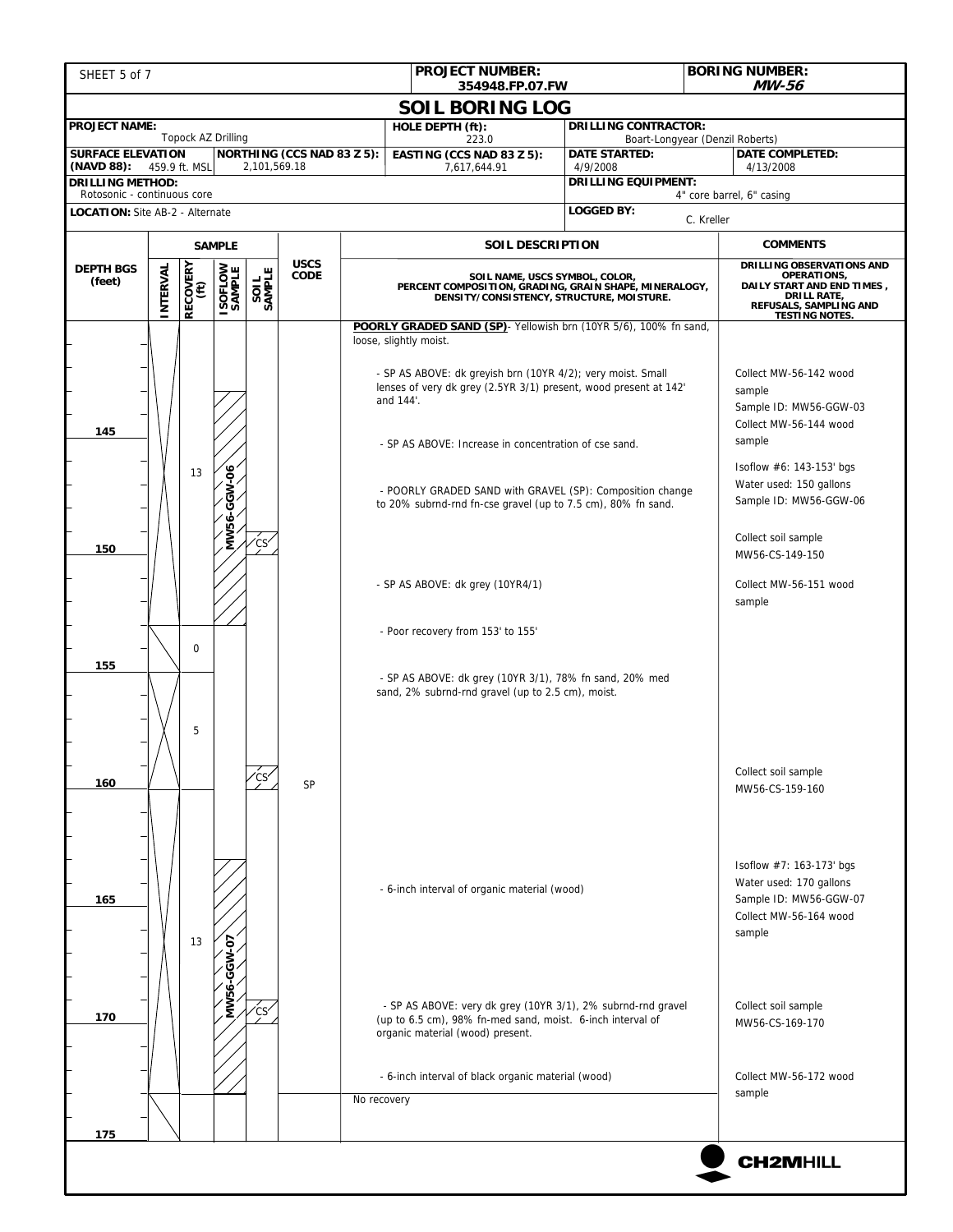| SHEET 6 of 7                                                                                                                                           |                 |                  |                          |               |                            |                                                                                                                                       |                     | <b>PROJECT NUMBER:</b>    | 354948.FP.07.FW                  |                                                                                                                                                                                                                                                                                        |                                     | <b>BORING NUMBER:</b><br>MW-56                                                |
|--------------------------------------------------------------------------------------------------------------------------------------------------------|-----------------|------------------|--------------------------|---------------|----------------------------|---------------------------------------------------------------------------------------------------------------------------------------|---------------------|---------------------------|----------------------------------|----------------------------------------------------------------------------------------------------------------------------------------------------------------------------------------------------------------------------------------------------------------------------------------|-------------------------------------|-------------------------------------------------------------------------------|
|                                                                                                                                                        |                 |                  |                          |               |                            |                                                                                                                                       |                     |                           | <b>SOIL BORING LOG</b>           |                                                                                                                                                                                                                                                                                        |                                     |                                                                               |
| <b>PROJECT NAME:</b>                                                                                                                                   |                 |                  | Topock AZ Drilling       |               |                            |                                                                                                                                       |                     | HOLE DEPTH (ft):<br>223.0 |                                  | <b>DRILLING CONTRACTOR:</b>                                                                                                                                                                                                                                                            | Boart-Longyear (Denzil Roberts)     |                                                                               |
| EASTING (CCS NAD 83 Z 5):<br><b>SURFACE ELEVATION</b><br><b>NORTHING (CCS NAD 83 Z 5):</b><br>2,101,569.18<br>(NAVD 88): 459.9 ft. MSL<br>7,617,644.91 |                 |                  |                          |               |                            |                                                                                                                                       |                     |                           | <b>DATE STARTED:</b><br>4/9/2008 |                                                                                                                                                                                                                                                                                        | <b>DATE COMPLETED:</b><br>4/13/2008 |                                                                               |
| <b>DRILLING EQUIPMENT:</b><br><b>DRILLING METHOD:</b><br>Rotosonic - continuous core                                                                   |                 |                  |                          |               |                            |                                                                                                                                       |                     |                           | 4" core barrel, 6" casing        |                                                                                                                                                                                                                                                                                        |                                     |                                                                               |
| <b>LOGGED BY:</b><br>LOCATION: Site AB-2 - Alternate<br>C. Kreller                                                                                     |                 |                  |                          |               |                            |                                                                                                                                       |                     |                           |                                  |                                                                                                                                                                                                                                                                                        |                                     |                                                                               |
|                                                                                                                                                        | <b>SAMPLE</b>   |                  |                          |               |                            |                                                                                                                                       | SOIL DESCRIPTION    |                           |                                  | <b>COMMENTS</b>                                                                                                                                                                                                                                                                        |                                     |                                                                               |
| <b>DEPTH BGS</b><br>(feet)                                                                                                                             | <b>INTERVAL</b> | RECOVERY<br>(ft) | <b>ISOFLOW</b><br>SAMPLE | SAMPLE        | <b>USCS</b><br><b>CODE</b> | SOIL NAME, USCS SYMBOL, COLOR,<br>PERCENT COMPOSITION, GRADING, GRAIN SHAPE, MINERALOGY,<br>DENSITY/CONSISTENCY, STRUCTURE, MOISTURE. |                     |                           |                                  | DRILLING OBSERVATIONS AND<br>OPERATIONS,<br>DAILY START AND END TIMES,<br><b>DRILL RATE,</b><br>REFUSALS, SAMPLING AND<br><b>TESTING NOTES.</b>                                                                                                                                        |                                     |                                                                               |
| 180                                                                                                                                                    |                 | $\mathbf 0$      |                          |               | <b>NR</b>                  | No recovery                                                                                                                           |                     |                           |                                  |                                                                                                                                                                                                                                                                                        |                                     | Drill rate = $1.5$ ft/min                                                     |
| 185                                                                                                                                                    |                 |                  |                          |               |                            |                                                                                                                                       |                     |                           |                                  |                                                                                                                                                                                                                                                                                        |                                     | Isoflow #8: 183-193' bgs<br>Water used: 220 gallons<br>Sample ID: MW56-GGW-08 |
| 190                                                                                                                                                    |                 | 3                | <b>ANV56-GGW-08</b>      | ćs⁄           | SP                         | moist.                                                                                                                                | well rnd with depth |                           |                                  | POORLY GRADED SAND with GRAVEL (SP) - Very dk greyish brn (2.5YR<br>3/2), 15% gravel (up to 6 cm), 80% fn sand, 5% fines, loose, slightly<br>SILTY GRAVEL (GM) - Very dk brn (10YR 2/2), 60% ang-subang gravel<br>(up to 10 cm), 10% fn sand, 30% fines, poorly graded, gravel becomes |                                     | Collect soil sample<br>MW56-CS-189-190                                        |
| 195                                                                                                                                                    |                 | 10               |                          |               |                            |                                                                                                                                       |                     |                           |                                  |                                                                                                                                                                                                                                                                                        |                                     | Drill rate from $193-213' = 5.0$<br>ft/min                                    |
| 200                                                                                                                                                    |                 |                  |                          | $\frac{1}{2}$ | <b>GM</b>                  |                                                                                                                                       |                     |                           |                                  |                                                                                                                                                                                                                                                                                        |                                     | Collect soil sample<br>MW56-CS-199-200                                        |
| 205                                                                                                                                                    |                 | 10               | MW56-GGW-09              |               |                            |                                                                                                                                       |                     |                           |                                  |                                                                                                                                                                                                                                                                                        |                                     | Isoflow #9: 203-213' bgs<br>Water used: 300 gallons<br>Sample ID: MW56-GGW-09 |
|                                                                                                                                                        |                 |                  |                          | ćs            |                            |                                                                                                                                       |                     |                           |                                  |                                                                                                                                                                                                                                                                                        |                                     | Collect soil sample<br>MW56-CS-209-210                                        |
| 210                                                                                                                                                    |                 |                  |                          |               |                            |                                                                                                                                       |                     |                           |                                  |                                                                                                                                                                                                                                                                                        |                                     | <b>CH2MHILL</b>                                                               |